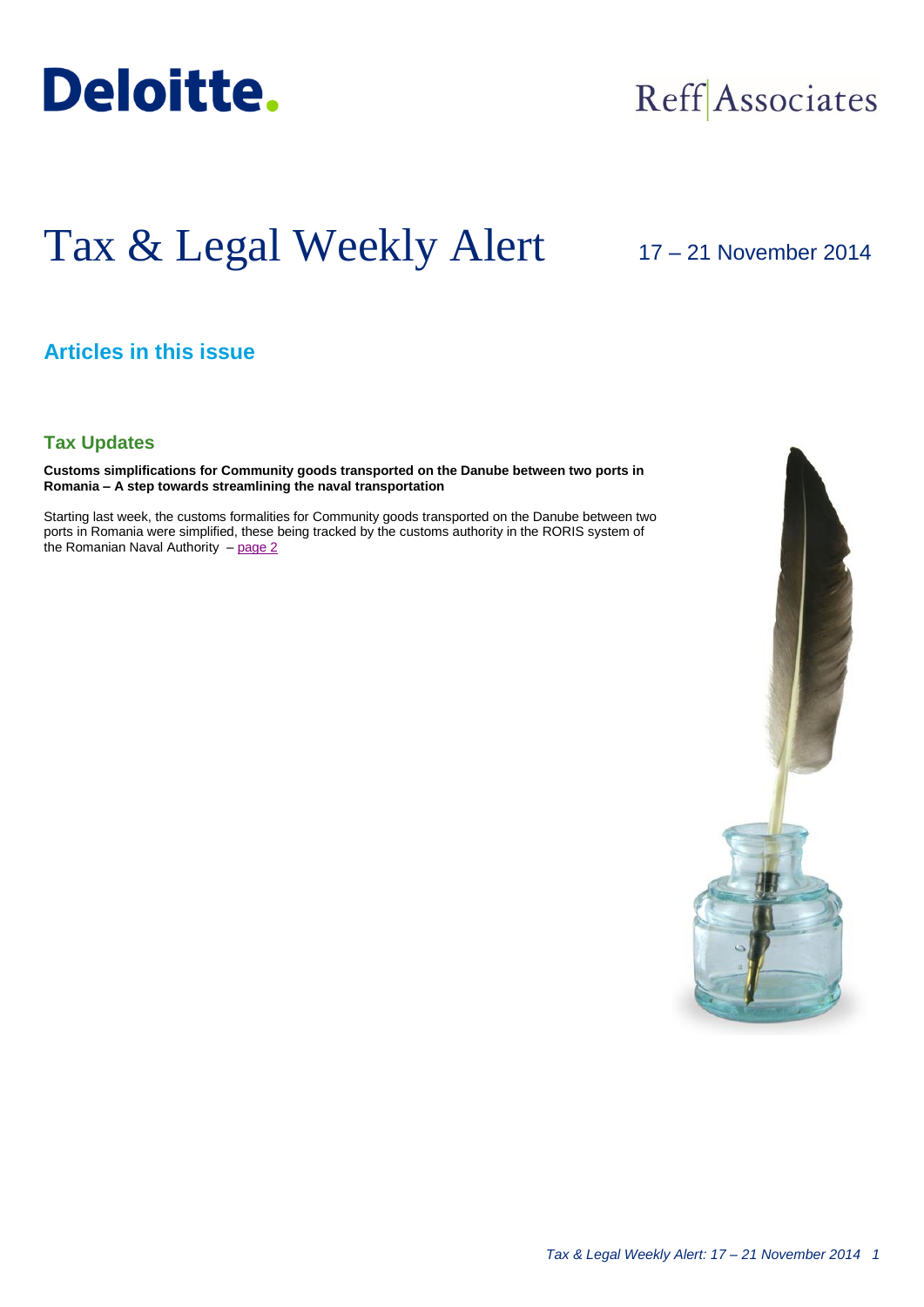#### <span id="page-1-0"></span>**Customs simplifications for Community goods transported on the Danube between two ports in Romania – A step towards streamlining the naval transportation**

The Order regarding the Customs simplifications for Community goods transported on the Danube between two ports in Romania eliminates the requirement of presenting at customs offices in the ports of arrival / departure of a document certifying the Community status of thereof ("T2L document").

Elimination of the requirement to present a T2L document for Community goods transported on the Danube between two ports in Romania was implemented as a result of collaboration between the Romanian Naval Authority and the General Customs Directorate which allows access to RORIS system (Vessel Traffic Management and Information System on Romanian Danube) of all customs offices located at the Danube ports (e.g. Calafat, Giurgiu, Braila, Galati, Portile de Fier, Sulina).

Thus, information and data on the status of goods can be obtained by the customs offices ports directly from RORIS, this leading towards streamlining the naval transportation, avoidance of barges stationing, and especially in reducing the additional costs incurred by naval carriers.

For Community goods transported on the Danube from Romania to another Member State (i.e. Bulgaria) the requirement to present a T2L document remains necessary in order to proof the Community status of thereof.

**Source:** *Order no 3177 from 18.11.2014 of the President of the National Agency for Fiscal Administration regarding the customs procedures for the goods transported on the Danube*

**Should you have any questions please do not hesitate to contact us:**

**[Pieter Wessel](mailto:pwessel@deloittece.com)** Partner +40 21 207 52 42

**[Mihai Petre](mailto:mipetre@deloittece.com)** Senior Manager +40 21 207 53 44